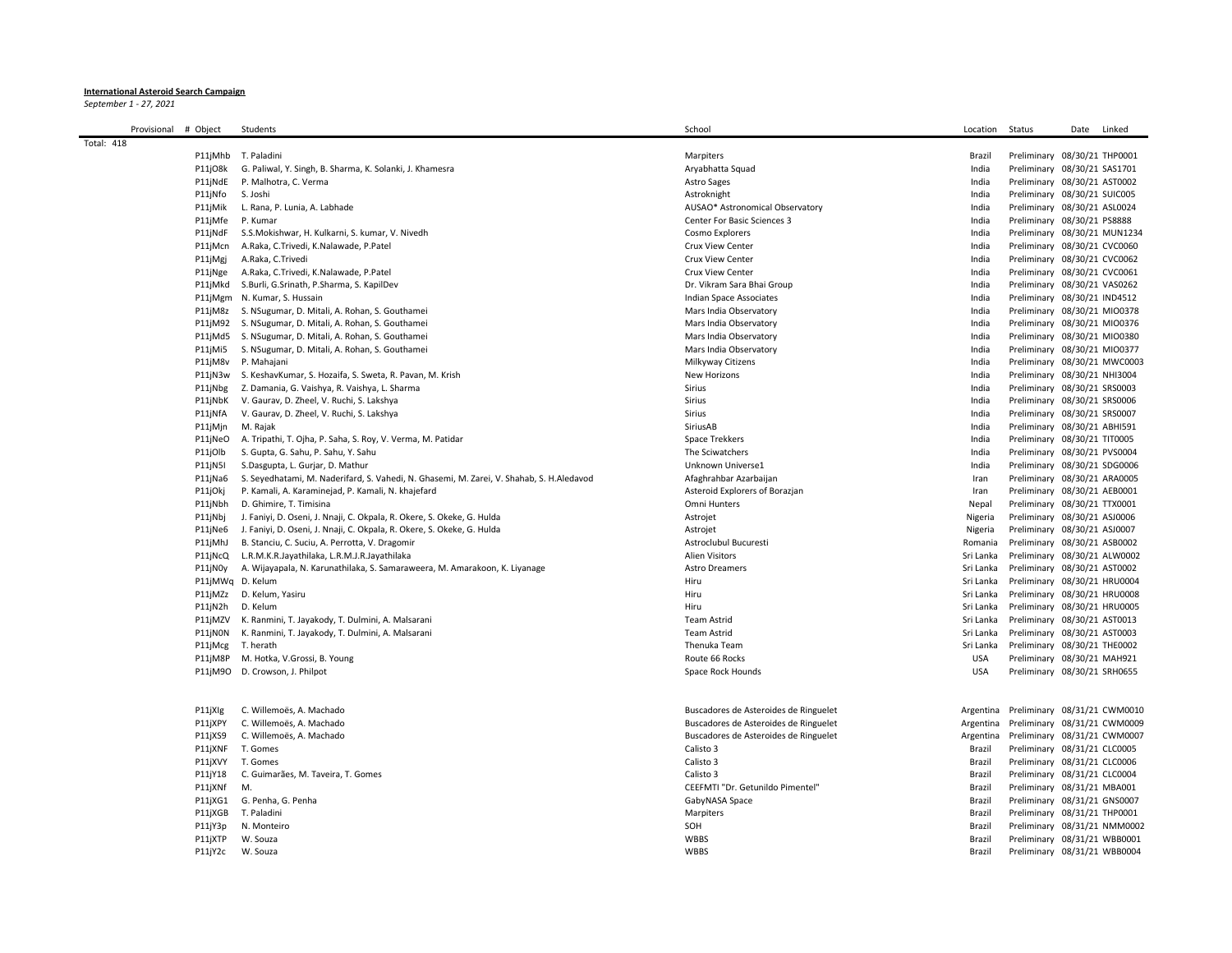P11jXS8 E.Barrero, L.Cardozo, G.Martinez, N.Lugo, J.Henao, N.Molina, S.Moreno, J.Murcia, S.Rodriguez, A.Ospina Orbitamautas Colombia Preliminary 08/31/21 OTM0010 P11jXQU Y. Ögmen en astro Cyprus Preliminary 08/31/21 ACY0007 P11jXQz Y. Ögmen en astro Cyprus Preliminary 08/31/21 ACY0003 P11iXOW A.R.Shekh. A.Biswas. S.Dutta **Acube Acube (Amateur Astronomical Association**) and a Preliminary 08/31/21 ARS1004 P11jXM0 R. Zahoor, J. Amin, A. Islam A. Islam Al-Haytham Memorial Science Club Al-Haytham Memorial Science Club<br>P11jXQY Y. Singh, B. Sharma, K. Solanki, J. Khamesra, G. Paliwal Antarea Al-Haytham Memorial Science Club Ary P11jXQY Y. Singh, B. Sharma, K. Solanki, J. Khamesra, G. Paliwal Aryabhatta Squad Aryabhatta Squad India Preliminary 08/31/21 SAS17051 P11jWU7 A. Tripathi, P.Jain, M.Dubey, P. Prusty, Y. Chauhan, S. Siyad Asteroid Surfers And Marchand Surfers and Marchand Communications of the United Surfers and Asteroid Surfers and Asteroid Surfers and Asteroid Surfers a P11jXJe A. Tripathi, P.Jain, M.Dubey, P. Prusty, Y. Chauhan, S. Siyad Asteroid Surfers Asteroid Surfers Cassetti Asteroid Surfers India Preliminary 08/31/21 SAN0001 P11jXME P. Malhotra, C. Verma **Astro Sages** Astro Sages Astro Sages Astro Sages Astro Sages Astro Sages and the Preliminary 08/31/21 AST0001 P11jXOl A. Gotmare, S. Chatteriee Cosmos Cosmos Spaceworks India Cosmos Spaceworks India Preliminary 08/31/21 COS0005 P11jXQn A.Raka Crux View Center India Preliminary 08/31/21 CVC0064 P11jXPg S.Burli, G.Srinath, P.Sharma, S. KapilDev Dr. Vikram Sara Bhai Group India Preliminary 08/31/21 VAS0259 P11jXS4 S.Burli, G.Srinath, P.Sharma, S. KapilDev Dr. Dr. Dr. Vikram Sara Bhai Group India Preliminary 08/31/21 VAS0263 P11jY1A S.Burli, G.Srinath, P.Sharma, S. KapilDev Dr. Vikram Sara Bhai Group Dr. Vikram Sara Bhai Group Dr. Vikram Sara Bhai Group India Preliminary 08/31/21 VAS0257 P11jXRV R.Singh **Eastern Aurora** Eastern Aurora **India Preliminary 08/31/21 IND1947 Eastern Aurora** Eastern Aurora P11jXKQ A. Sarangi Gladiators India Preliminary 08/31/21 RS0002 P11jXMp N. Kumar, S. Hussain **Indian Space Associates** Indian Space Associates **Indian Space Associates** India Preliminary 08/31/21 IND2527 P11jXZY S. NSugumar, D. Mitali, A. Rohan, S. Gouthamei Mars India Observatory Mars India Observatory Communication and Mars India Oriental Preliminary 08/31/21 MIO0381 P11jY12 S. NSugumar, D. Mitali, A. Rohan, S. Gouthamei Mars India Observatory Mars India Observatory Company Observatory Company Observatory India Preliminary 08/31/21 MIO0382 P11jY6W S. NSugumar, D. Mitali, A. Rohan, S. Gouthamei Mars India Observatory Mars India Observatory Fundia Preliminary 08/31/21 MIO0385 P11jY8H S. NSugumar, D. Mitali, A. Rohan, S. Gouthamei Mars India Observatory Mars India Observatory Fundia Preliminary 08/31/21 MIO0384 P11jXY6 J. Ghosh Rural Asteroid Hunters Rural Asteroid Hunters Path and a Preliminary 08/31/21 JPA0013 P11jXYD J. Ghosh Rural Asteroid Hunters India Preliminary 08/31/21 JPA2020 P11jY7r J. Ghosh Rural Asteroid Hunters India Preliminary 08/31/21 JPA0010 P11jXJK M. Rajak SiriusAB India Preliminary 08/31/21 ABHI189 P11jXLt M. Rajak SiriusAB India Preliminary 08/31/21 ABHI169 P11jXK2 A. Vajpayee, T. Purohit, S. Shrivastava, M. Inaniyan, R. RDhar Team Samush Prem Saptarishi Prem Saptarishi India Preliminary 08/31/21 IND0272<br>P11jXXd R. Parsana Preliminary 08/31/21 RIS0053 P11jXMz G. Choudhary, P. Ram, J. Dadhich University of Rajasthan Jaipur - Team 02 India Preliminary 08/31/21 UOG0003 P11jXVg G. Choudhary, P. Ram, J. Dadhich Chomana March 200004 12 10060004 12 10060004 University of Rajasthan Jaipur - Team 02 India Preliminary 08/31/21 UOG0004 P11jXOC S. Gurjar, N. Pareek University of Rajasthan Jaipur - Team 03 India Preliminary 08/31/21 UON0009 P11jXP9 S. Gurjar, N. Pareek **Paramek Paramek University of Rajasthan Jaipur - Team 03** India Preliminary 08/31/21 UON0008 P11jXHZ S. Seyedhatami, M. Naderifard, S. Vahedi, N. Ghasemi, M. Zarei, V. Shahab, S. H. Aledavod Afaghrahbar Azarbaijan Iran Preliminary 08/31/21 ARA0007 P11jY20 S. Seyedhatami, M. Naderifard, S. Vahedi, N. Ghasemi, M. Zarei, V. Shahab, S. H.Aledavod Afaghrahbar Azarbaijan Iran Preliminary 08/31/21 ARA0004 P11jXLK P. Kamali, A. Karaminejad, P. Kamali, N. khajefard Asteroid Explorers of Borazjan Asteroid Explorers of Borazjan Iran Preliminary 08/31/21 AEB0002 P11jXTs S. Vahedi, N. Mardani, P. Lotfi, M. ZareianJahromi, S. Jafarpour Event Horizon 1 Iran Preliminary 08/31/21 EHZ6357 P11jXZA A. Baral, P. Panth 2021/21 TMT0003 Panth The Martians Nepal Preliminary 08/31/21 TMT0003 P11jXL2 B. Stanciu, C. Suciu, I. Dinev, A. Perrotta Astroclubu Pucuresti Astroclubul Bucuresti Romania Preliminary 08/31/21 ASB0004 P11jXNL B. Mkhabela, B.Thomo, L. Ndimande, S.Masimula, B.Nkosi Galaxy Explorers South Africa Preliminary 08/31/21 HVS0029 P11jXKK A. Wijayapala, N. Karunathilaka, S. Samaraweera, M. Amarakoon, K. Liyanage Astro Dreamers Astro Dreamers Sri Lanka Preliminary 08/31/21 AST0003 P11jXS5 A. Wijayapala, N. Karunathilaka, S. Samaraweera, M. Amarakoon, K. Liyanage Astro Dreamers Astro Dreamers Camers Sri Lanka Preliminary 08/31/21 AST0004 P11jXKb K. Ranmini, T. Jayakody, T. Dulmini, A. Malsarani Team Team Astrid Team Astrid Sri Lanka Preliminary 08/31/21 AST0001 P11jXKl K. Ranmini, T. Jayakody, T. Dulmini, A. Malsarani Team Team Astrid Team Astrid Sri Lanka Preliminary 08/31/21 AST0005 P11jXK3 A.A.M.Deshappriya Team Osiris Sri Lanka Preliminary 08/31/21 OSR0068 P11jXRl A.A.M.Deshappriya Team Osiris Sri Lanka Preliminary 08/31/21 OSR0069 P11jY0E A.A.M.Deshappriya **Team Disk and Alberta Constant Constant Constant Constant Constant Constant Constant Constant Constant Constant Constant Constant Constant Constant Constant Constant Constant Constant Constant Co** P11jXLf T. herath Thenuka Team Sri Lanka Preliminary 08/31/21 THE0007 P11jXNC O. Mala, N. Skoryk **Mala and Ala and Ala and Ala and Ala and Ala and Ala and Ala and Ala and Ala and Ala and Ala and Ala and Ala and Ala and Ala and Ala and Ala and Ala and Ala and Ala and Ala and Ala and Ala and A** P11jWUh T. 2, M. Bautista, Z. Maclachlan, D.Ibanez, F. Ling Mililani Mililani Mililani Mililani Middle School Mililani Middle School USA Preliminary 08/31/21 MMS0025 P11jXTu M. Hotka, V.Grossi, B. Young examples and the second term of the Same Route 66 Rocks of the Same Hotel School and the School and the School and the School and the School and the School and the School and the School P11jXMf D. Crowson, J. Philpot November 2001 10:00 10:00 Space Rock Hounds Space Rock Hounds USA Preliminary 08/31/21 SRH0659 P11jXNl D. Crowson, J. Philpot Charles Space Rock Hounds Space Rock Hounds Space Rock Hounds USA Preliminary 08/31/21 SRH0658 P11k4nh M. Casalis, N. Rocchia Astronomical Observatory of Universidad Tecnológica Nacional Argentina Preliminary 09/04/21 ASF0380 P11k9W4 M. Casalis, N. Rocchia **Astronomical Observatory of Universidad Tecnológica Nacional Argentina Preliminary 09/04/21 ASF0379** 

P11k4pG C. Willemoës, A. Machado **Buscaul Communisties and Argentina Preliminary 09/04/21 CWM0019** Buscadores de Asteroides de Ringuelet Argentina Preliminary 09/04/21 CWM0019 P11k4tC C. Willemoës, A. Machado **Buscaul Community Community Community** Buscadores de Asteroides de Ringuelet Argentina Preliminary 09/04/21 CWM0018 P11k5gK C. Guimarães, M. Taveira, L. Fabrino, T. Barros, P. Vitorino, T. Gomes Calisto 3 Brazil Preliminary 09/04/21 CLC0001 P11k4r4 T. Caldeira, M. Martins, F. Carmo, E. Jequecene CASM Brazil Preliminary 09/04/21 TAC0233

Preliminary 08/31/21 RIS0053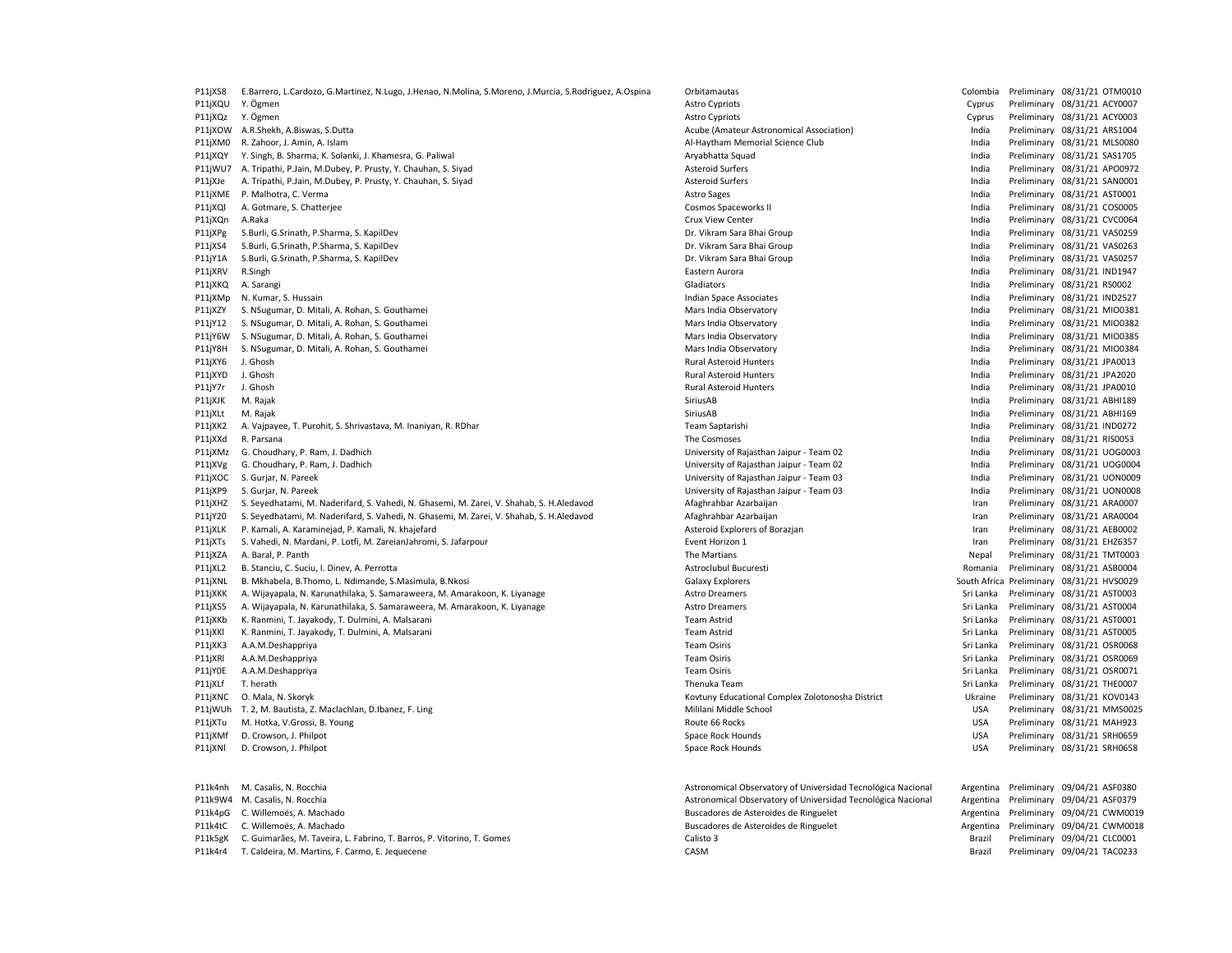P11k4ZG T. Caldeira, M. Martins, F. Carmo, E. Jequecene CASM Brazil Preliminary 09/04/21 MAM0227 P11k50d T. Caldeira, M. Martins, F. Carmo, E. Jequecene CASM CASM CASM CASM Brazil Preliminary 09/04/21 EDJ0235 P11k4pt R. Catto **Catto Catto Catto Case and Case Asteroides** CA3 Asteroides CA3 Asteroides CA3 Asteroides CA3 Asteroides CA3 Asteroides CA3 Asteroides CA3 Asteroides CA3 Asteroides CA3 Asteroides CA3 Asteroides CA3 Astero P11k9Rl F. Pires GA3 Asteroides Brazil Preliminary 09/04/21 FAP0009 P11k6D7 G. Penha, G. Penha GabyNASA Space Space and Description of the Brazil Preliminary 09/04/21 GNS0036 P11k6De G. Penha, G. Penha energy and the state of the Share GabyNASA Space and the Share Brazil Preliminary 09/04/21 GNS0034 P11k5i5 N. Leão **Parade de 2000 e 12 de aproximentação de 2010** de 1912 de 1920 de 1920 de 1920 de 1920 de 1920 de 1920 de 1920 de 1920 de 1920 de 1920 de 1920 de 1920 de 1920 de 1920 de 1920 de 1920 de 1920 de 1920 de 192 P11k4lO T. Paladini **Marpiters and Marpiters** Marpiters **Marpiters** Brazil Preliminary 09/04/21 THP0001 P11k4XB T. Paladini **Marpiters and Marpiters** Marpiters **Marpiters** Brazil Preliminary 09/04/21 THP0001 P11k4rZ N. Monteiro, L. Vieira SOH Brazil Preliminary 09/04/21 NMM0003 P11k4t8 L. Azevedo UFRN Potiguara Brazil Preliminary 09/04/21 POT0011 P11k4Yv L. Azevedo UFRN Potiguara Brazil Preliminary 09/04/21 POT0008 P11k9QQ L. Azevedo UFRN Potiguara Brazil Preliminary 09/04/21 POT0009 P11k4ri W. Souza WBBS Brazil Preliminary 09/04/21 WBB0009 P11k5jg V. Radeva, O. Andrade, A. Asenov, A. Atanasov, S. Boteva Student Space Society - Naval Academy Student Space Society - Naval Academy Student Space Society - Naval Academy Bulgaria Preliminary 09/04/21 RAAB001 P11k6EI S. Xiong, C. Jin China Preliminary 09/04/21 XJR0018 P11k6EW S. Xiong, C. Jin China Preliminary 09/04/21 XJR0019 November 2012 12:00:00 Amateur-astronomy Post and Association of Offer China Preliminary 09/04/21 XJR0019 P11k4vL E.Barrero, L.Cardozo, G.Martinez, N.Lugo, J.Henao, N.Molina, S.Moreno, J.Murcia, S.Rodriguez, A.Ospina Orbitamautas Colombia Preliminary 09/04/21 OTM0012 P11k4Xv E.Barrero, L.Cardozo, G.Martinez, N.Lugo, J.Henao, N.Molina, S.Moreno, J.Murcia, S.Rodriguez, A.Ospina Orbitamautas Chinamautas Colombia Preliminary 09/04/21 OTM0014 P11k5hs Y. Ögmen, Su.Sadisönmez etter astro astro Cypriots and Astro Cypriots Cyprus Preliminary 09/04/21 ACY0012 P11k6Ed M. Khuranna, j. kaur, R. Goyal **M. Aakash Aakash Ganga** Aakash Ganga **India Preliminary 09/04/21 MJR006** P11k4w0 A.R.Shekh, A.Biswas, S.Dutta **Acube 1999** Acube (Amateur Astronomical Association) **Preliminary 09/04/21 ARS1009** P11k4Xg Y. Singh, B. Sharma, K. Solanki, J. Khamesra, G. Paliwal Aryabhatta Squad Aryabhatta Squad **India Preliminary 09/04/21 SAS1713** P11k5iZ Y. Singh, B. Sharma, K. Solanki, J. Khamesra, G. Paliwal Aryabhatta Squad Aryabhatta Squad Aryabhatta Squad Aryabhatta Squad India Preliminary 09/04/21 SAS1714 P11k5gO A. Tripathi, P.Jain, M.Dubey, P. Prusty, Y. Chauhan, S. Siyad Asteroid Surfers Asteroid Surfers Asteroid Surfers and the state of the control of the Preliminary 09/04/21 PRA0016 P11k9R2 A. Tripathi, P.Jain, M.Dubey, P. Prusty, Y. Chauhan Asteroid Surfers Asteroid Surfers Camera Asteroid Surfers Camera Asteroid Surfers and Asteroid Surfers and Asteroid Surfers and Asteroid Surfers and Asteroid Surf P11k5hN P. Malhotra, C. Verma and the second the second term of the second of the second and the second of the second astro Sages and the second of the second of the second of the second astro Sages and the second and the P11k5kQ P. Malhotra, C. Verma (9/04/21 AST0001 19/04/21 AST0001 12: 2012) Astro Sages Astro Sages and Astro Sages and Astro Sages and Astro Sages and the method of the method of the method of the method of the method of th P11k4nD M. Sharma, N. Dafda, S. Kataria New York New York New York New York New York New York New York New York<br>P11k9OC D. Thakur New York New York New York New York New York New York New York New York New York New York Ne P11k9QC D. Thakur Newslett Material Description of the Material Observatory of the Material Observatory of the Material Observatory of the Preliminary 09/04/21 DST0002<br>P11k4mG P. Kumar O9/04/21 PS9999 P11k4p4 P. Kumar Maxweller Express 2 Center For Basic Sciences 3 Center For Basic Sciences 3 Preliminary 09/04/21 PR9999 P11k4u3 A. Gotmare, S. Chatteriee Cosmos Cosmos Spaceworks India Preliminary 09/04/21 COS0013 P11k4qK A.Raka Crux View Center India Preliminary 09/04/21 CVC0066 P11k9RE A.Raka **Crux View Center** Crux View Center **Crux View Center** Crux View Center **India** Preliminary 09/04/21 CVC0065 P11k7Wc S.Burli, G.Srinath, P.Sharma, S. KapilDev Dr. Dr. Dr. Vikram Sara Bhai Group India Preliminary 09/04/21 VAS0271 P11k4Y0 R.Singh Eastern Aurora India Preliminary 09/04/21 PUL2019 P11k5jT R.Singh Eastern Aurora India Preliminary 09/04/21 RHT2020 P11k500 G. Deshpande, Sumedh, Sagar Sagar Sagar Sagar Sagar Sagar Sagar Sagar Sagar Sagar Sagar Sagar Sagar Sagar Sagar Sagar Sagar Sagar Sagar Sagar Sagar Sagar Sagar Sagar Sagar Sagar Sagar Sagar Sagar Sagar Sagar Sagar P11k50V N. Kumar, S. Hussain Samus and March 2003 and Space Associates and the second method of the control of the control of the control of the control of the control of the control of the control of the control of the co P11k9Rp N. Kumar, S. Hussain Samus and March 2012 and Space Associates and the second method of the control of the control of the control of the control of the control of the control of the control of the control of the co P11k9U1 N. Kumar, S. Hussain Samus and March 2004/21 IND2627 November 2012 10:30 Page Associates and March 2004/21 IND2627 IND2627 P11k9V6 N. Kumar, S. Hussain **Indian Space Associates** Indian Space Associates Indian Space Associates India Preliminary 09/04/21 IND2511 P11k5gT A. Rai, R. Rai, N. Tiwari LawBuddy India Preliminary 09/04/21 ANR1111 P11k50B S. NSugumar, D. Mitali, A. Rohan, S. Gouthamei Mars India Observatory Mars India Observatory Communication and Mars India Oriental Preliminary 09/04/21 MIO0389 P11k5jn S. NSugumar, D. Mitali, A. Rohan, S. Gouthamei Mars India Observatory Mars India Observatory Fundia Preliminary 09/04/21 MIO0390 P11k4vH P. Mahajani Nahajani Milkyway Citizens Milkyway Citizens Milkyway Citizens and the media Preliminary 09/04/21 MWC0006 P11k5gz S. KeshavKumar, S. Hozaifa, S. Sweta, R. Pavan, M. Krish New Horizons New Horizons New Horizons New Horizons New Horizons India Preliminary 09/04/21 NHI5003 P11k5kT S. KeshavKumar, S. Hozaifa, S. Sweta, R. Pavan, M. Krish New Horizons New Horizons New Horizons New Horizons New Horizons India Preliminary 09/04/21 NHI5004 P11k5ln J. Ghosh Rural Asteroid Hunters India Preliminary 09/04/21 JPA0015 P11k4mw V. Gaurav, D. Zheel, V. Ruchi, S. Lakshya Sirius Sirius Sirius Sirius Sirius India Preliminary 09/04/21 GAN2023 P11k4WQ A. Tripathi, T. Ojha, P. Saha, S. Roy, V. Verma, M. Patidar Space Trekkers Space Trekkers Space Trekkers Space Trekkers Space Trekkers Space Trekkers and the United Space Tresh and Dreliminary 09/04/21 SAM0001 P11k9RO A. Tripathi, T. Ojha, P. Saha, S. Roy, V. Verma, M. Patidar Space Trekkers Space Trekkers Space Trekkers Space Trekkers Space Trekkers Space Trekkers and the United Space Treathers and the United Space Treathers an P11k4ZM A. Vajpayee, T. Purohit, S. Shrivastava, M. Inaniyan, R. RDhar Team Saptarishi Team Saptarishi India Preliminary 09/04/21 IND0265 P11k4Zp A. Vajpayee, T. Purohit, S. Shrivastava, M. Inaniyan, R. RDhar Team Saptarishi India Preliminary 09/04/21 IND0272 P11k5gD A. Vajpayee, T. Purohit, S. Shrivastava, M. Inaniyan, R. RDhar Team Saptarishi India Preliminary 09/04/21 IND0273 P11k5iy A. Vajpayee, T. Purohit, S. Shrivastava, M. Inaniyan, R. RDhar Team Saptarishi India Preliminary 09/04/21 IND0274 P11k5jD R. Parsana **The Cosmoses** The Cosmoses The Cosmoses The Cosmoses and the Cosmoses and the Cosmoses and the Cosmoses and the Cosmoses and the Cosmoses and the Cosmoses and the Cosmoses and the Cosmoses and the Cosmo P11k4nI G. Choudhary, P. Ram, J. Dadhich University of Rajasthan Jaipur - Team 02 India Preliminary 09/04/21 UOG0010 P11k4nr G. Choudhary, P. Ram, J. Dadhich University of Rajasthan Jaipur - Team 02 India Preliminary 09/04/21 University of Rajasthan Jaipur - Team 02

India Preliminary 09/04/21 PS9999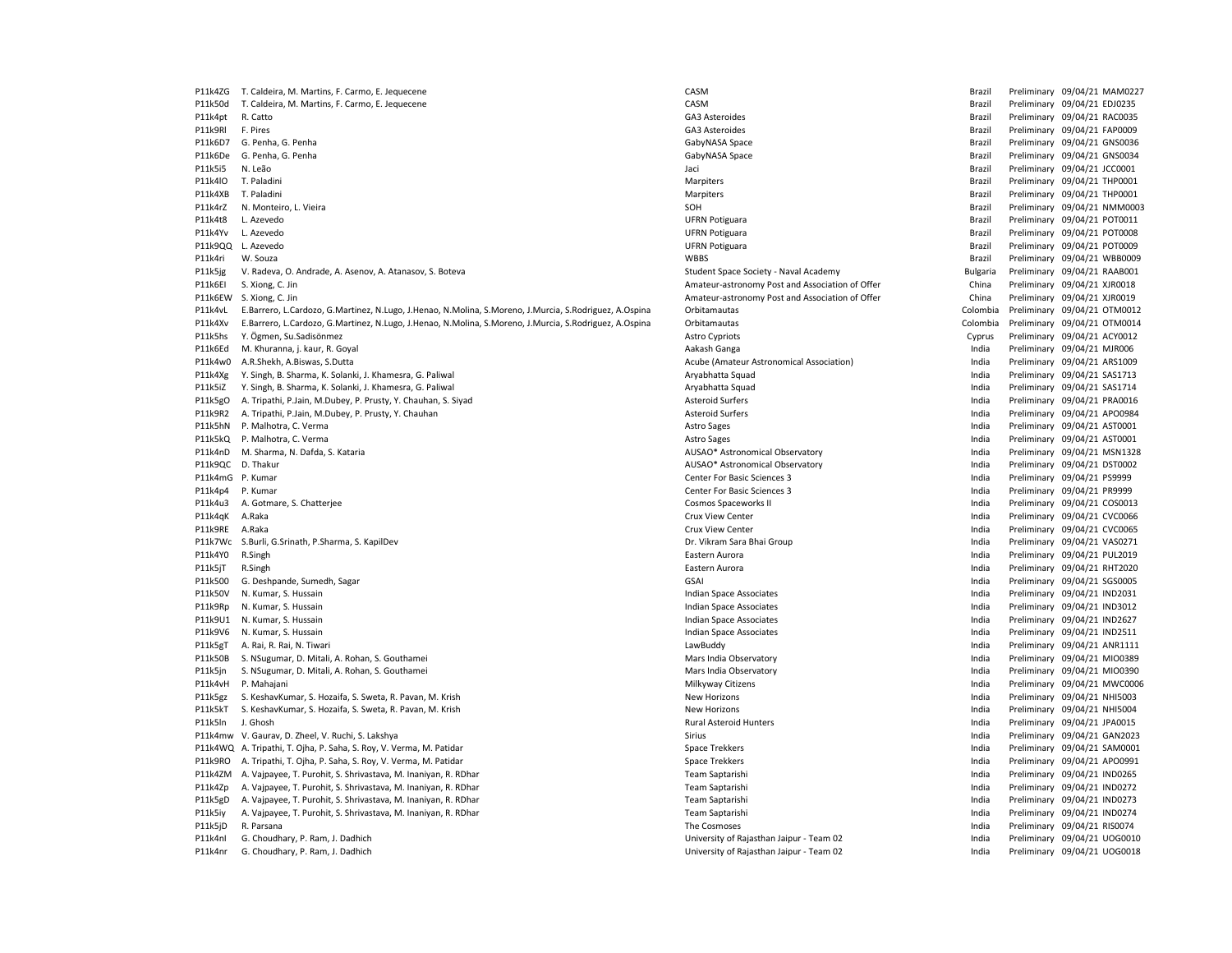P11k4tl G. Choudhary, P. Ram, J. Dadhich Choudhary, D. Rajashan Jaipur - Team 02 India Preliminary 09/04/21 UOG0008 P11k4lp S. Seyedhatami, M. Naderifard, S. Vahedi, N. Ghasemi, M. Zarei, V. Shahab, S. H.Aledavod Afaghrahbar Azarbaijan Preliminary 09/04/21 ARA0016 P11k4WH S. Seyedhatami, M. Naderifard, S. Vahedi, N. Ghasemi, M. Zarei, V. Shahab, S. H.Aledavod Afaghrahbar Azarbaijan Iran Preliminary 09/04/21 ARA0007 P11k4Zc S. Seyedhatami, M. Naderifard, S. Vahedi, N. Ghasemi, M. Zarei, V. Shahab, S. H.Aledavod Afaghrahbar Azarbaijan Preliminary 09/04/21 ARA0010 P11k5j3 S. Seyedhatami, M. Naderifard, S. Vahedi, N. Ghasemi, M. Zarei, V. Shahab, S. H. Aledavod and Afaghrahbar Azarbaijan and and the mediaminary 09/04/21 ARA0004<br>P11k903 S. Seyedhatami, M. Naderifard, S. Vahedi, N. Gha P11k9O3 S. Seyedhatami, M. Naderifard, S. Vahedi, N. Ghasemi, M. Zarei, V. Shahab, S. H.Aledavod Afaghrahbar Azarbaijan Iran Preliminary 09/04/21 Aran Preliminary 09/04/21 ARA00151 ARA00151 ARA00151 ARA00151 ARA00151 ARA00 P11k4ZS S. Vahedi, N. Mardani, M. ZareianJahromi, S. Jafarpour examence experiment and the examence of the event Horizon 1 and the event Horizon 1 and the event Horizon 1 and the event Horizon 1 and the event Horizon 1 and P11k4oW S. Vahedi, Z. DolatiRayeny, M. ShareefzadehKermany, B. Salehi, S. Baluchi Event Horizon 2 Iran Preliminary 09/04/21 EHZ8025 P11k4nH D. Ghimire, T. Timisina **Participal According to the Connect According Connect According Connect According Connect According Omni Hunters Connect According Preliminary 09/04/21 TNP0005** P11k4nL D. Ghimire, T. Timisina **Parameters Nepal Preliminary 09/04/21 TNP0001** P11k6ES A. Baral, P. Panth The Martians Nepal Preliminary 09/04/21 TMT0006 P11k9WM A. Baral, P. Panth 2014/21 TMT1234 (Partians The Martians Nepal Preliminary 09/04/21 TMT1234 P11k5he J. Faniyi, D. Oseni, J. Nnaji, C. Okpala, R. Okere, S. Okeke, G. Hulda Astrojet Nigeria Preliminary 09/04/21 ASJ0012 P11k5jG B. Stanciu, C. Suciu, I. Dinev, A. Perrotta Astroclubul Bucuresti Romania Preliminary 09/04/21 ASB0022 P11k6FH B. Mkhabela, B.Thomo, L. Ndimande, S.Masimula, B.Nkosi Galaxy Explorers South Africa Preliminary 09/04/21 HVS0007 P11k4nV P. Gómez, S. López en el estelares Madrid Cuedadas Estelares Madrid Spain Preliminary 09/04/21 QEM0021 P11k5h4 D. Fernández, P. Gómez, S. López Charles Charles Charles Charles Charles Charles Charles Charles Charles Charles Charles Charles Charles Charles Charles Spain Preliminary 09/04/21 QEM0014 P11k4wm A. Wijayapala, N. Karunathilaka, S. Samaraweera, M. Amarakoon, K. Liyanage Astro Dreamers Astro Dreamers Communication and the Sri Lanka Preliminary 09/04/21 AST0006 P11k5km P. Hansaka **Astro SPH** Sri Lanka Preliminary 09/04/21 SPH0015 P11k4nP D. Kelum, Harindu, Yasiru Nasiru Samud Mashindu, Yasiru Sri Lanka Preliminary 09/04/21 HRU0016 P11k5j5 D. Kelum Sri Lanka Preliminary 09/04/21 HRU0019 Niru Sri Lanka Preliminary 09/04/21 HRU0019 P11k6zy Avodya **Ioadya** IOAS Team C Sri Lanka Preliminary 09/04/21 IAS6712 P11k4ou N. Niwarthana, N. Nethmini enterthe serves and the serves of the Sri Lanka Preliminary 09/04/21 TDN0483 P11k4s8 N. Niwarthana, N. Nethmini Channel States and States and Team Drakayz Team Drakayz Sri Lanka Preliminary 09/04/21 TDN0481 P11k5lv N. Niwarthana, N. Nethmini enterthe serves and the serves of the Sri Lanka Preliminary and the Sri Lanka Preliminary 09/04/21 TDN0487 P11k4kY A.A.M.Deshappriya Team Osiris Sri Lanka Preliminary 09/04/21 OSR0084 P11k4Wi A.A.M.Deshappriya shidhan a shidhan a shidhan a tacsachadh ann an t-am Osiris Sri Lanka Preliminary 09/04/21 OSR0075<br>P11k4YF T.herath Preliminary 09/04/21 THE0009 P11k4YF T.herath Osiris Sri Lanka Preliminary 09/04 P11k4YF T. herath Thenuka Team Sri Lanka Preliminary 09/04/21 THE0009 P11k5hg S. Koçer, E. Koçer, M. Koçer Kusadasi Turkey Preliminary 09/04/21 SEM1705 P11k9Ro S. Koçer, E. Koçer, M. Koçer Casar Entre Kusadasi Casar Kusadasi Kusadasi Turkey Preliminary 09/04/21 SEM1704 P11k4ZZ O. Mala, N. Skoryk Kovtuny Educational Complex Zolotonosha District Ukraine Preliminary 09/04/21 KOV0144 P11k5gJ G. Eisenbraun, T. Koch, N. Spurlin NaSOO44 Companies Companies and DragonStar DragonStar DragonStar DragonStar USA Preliminary 09/04/21 NASOO44 P11k5j7 G. Eisenbraun, T. Koch, N. Spurlin NaSOO36 Company of the Company of the Company of the Company of the Company of the Company of the Company of the Company of the Company of the Company of the Company of the Compan P11k5kA G. Eisenbraun, T. Koch, N. Spurlin NaSOO41 NASOO41 Channel DragonStar DragonStar DragonStar USA Preliminary 09/04/21 NASOO41 P11k5hc M. Hotka, V.Grossi, B. Young National Route 66 Rocks Network Route 66 Rocks Network and National Material Control of Preliminary 09/04/21 MAH924 P11k5gF D. Crowson, J. Philpot North Space Rock Hounds Space Rock Hounds Space Rock Hounds USA Preliminary 09/04/21 SRH0665 P11kxYm M. Casalis, N. Rocchia Astronomical Observatory of Universidad Tecnológica Nacional Argentina Preliminary 09/08/21 ASF0389 P11kxVg C. Willemoës, A. Machado **Buscadores de Asteroides de Asteroides de Asteroides de Argentina Preliminary 09/08/21 CWM0025** P11kxXH C. Willemoës, A. Machado **Buscadores de Asteroides de Asteroides de Asteroides de Argentina Preliminary 09/08/21 CWM0021** P11ky0Y T. Caldeira, M. Martins, F. Carmo, E. Jequecene CASM CASM CASM CASM Brazil Preliminary 09/08/21 EDJ0252 P11ky1k T. Caldeira, M. Martins, F. Carmo, E. Jequecene CASM Brazil Preliminary 09/08/21 TAC0247 P11ky2t T. Caldeira, M. Martins, F. Carmo, E. Jequecene CASM Brazil Preliminary 09/08/21 MAM0237 P11kzRB T. Caldeira, M. Martins, F. Carmo, E. Jequecene CASM Brazil Preliminary 09/08/21 TAC0239 P11ky48 G. Gomes examples and the comparison of CEEFMTI "Dr. Getunildo Pimentel" Brazil Preliminary 09/08/21 GCG0001 P11kxWv R. Catto GA3 Asteroides Brazil Preliminary 09/08/21 RAC0040 P11kzRU R. Catto GA3 Asteroides Brazil Preliminary 09/08/21 RAC0050 P11kxZM N. Leão, G. Leão **De Alexander Accepto Accepto Accepto Accepto Accepto Accepto Accepto Accepto Accepto Accepto Accepto Accepto Accepto Accepto Accepto Accepto Accepto Accepto Accepto Accepto Accepto Accepto Accepto** P11kzSo N. Monteiro, L. Vieira SOH Brazil Preliminary 09/08/21 NMM0002 P11kxY0 W. Souza examples and the set of the set of the set of the set of the set of the set of the set of the set of the set of the set of the set of the set of the set of the set of the set of the set of the set of the s P11kxW3 S. Xiong, X. Fu China Preliminary 09/08/21 XJR0024 P11ky13 S. Xiong, X. Fu China Preliminary 09/08/21 XJR0023 P11ky3b S. Xiong, C. Jin China Preliminary 09/08/21 XJR0022 P11kzSp S. Xiong, X. Fu China Preliminary 09/08/21 XJR0025 P11ky2W E.Barrero, L.Cardozo, G.Martinez, N.Lugo, J.Henao, N.Molina, S.Moreno, J.Murcia, S.Rodriguez, A.Ospina Orbitamautas Colombia Preliminary 09/08/21 OTM0017 P11kxXy A. Tripathi, P.Jain, M.Dubey, P. Prusty, Y. Chauhan, S. Siyad Asteroid Surfers Asteroid Surfers Communication and Preliminary 09/08/21 YAL0099 P11kAKn S. Joshi Astroknight India Preliminary 09/08/21 SUIC017

Poliminary 09/04/21 THE0014 Thenuka Team Sri Lanka Preliminary 09/04/21 THE0014<br>Preliminary 09/04/21 SEM1705

Astroknight **P121konight India** Preliminary 09/08/21 SUIC021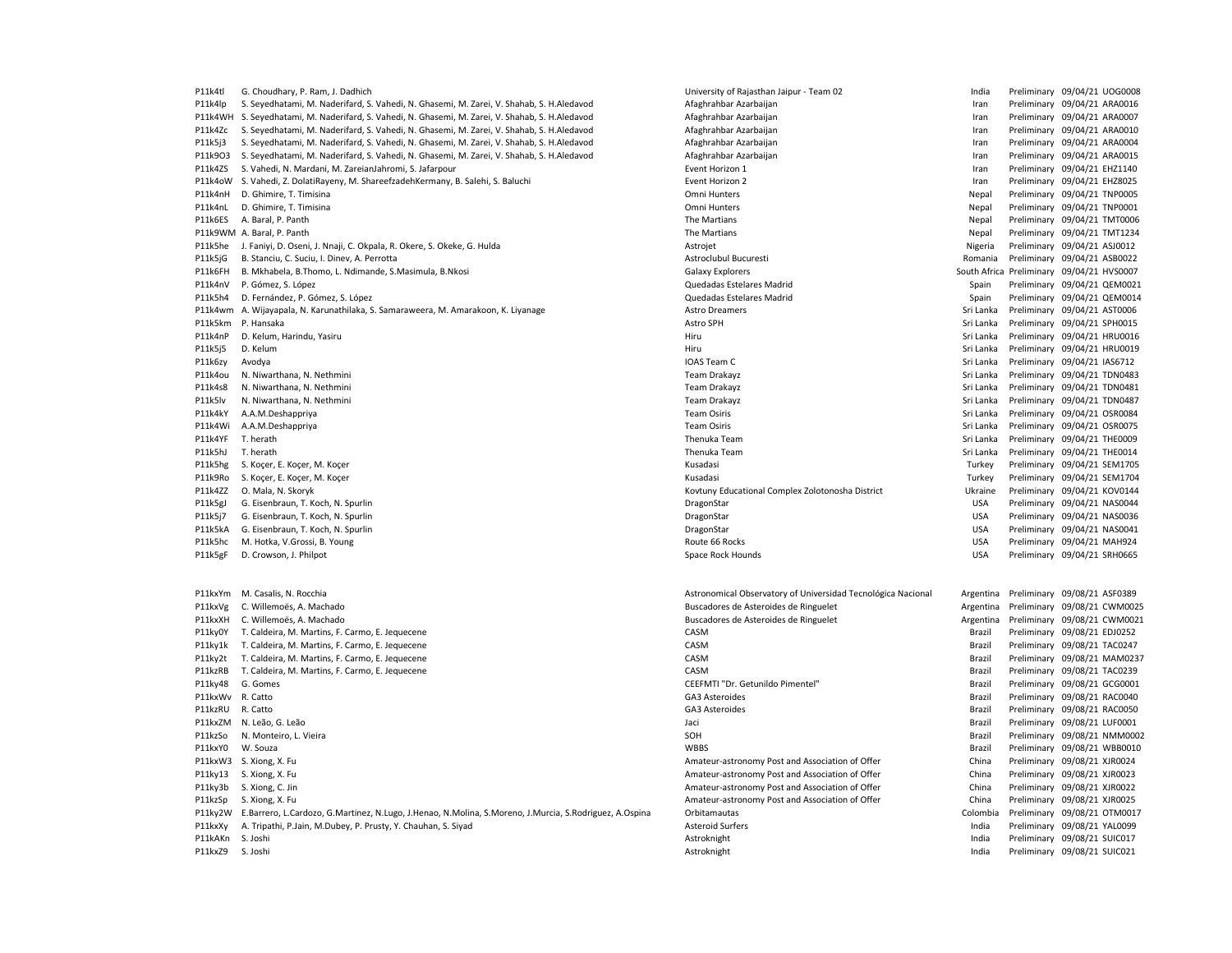P11kxVL P. Choudhary, S. Puniya, P. Ram<br>P11kxUE P. Ram, N. Pareek P11kJ68 G. Penha, G. Penha Brazil Preliminary 09/09/21 GNS0011 P11kJ8r G. Penha, G. Penha **Brazil Preliminary 09/09/21 GNS0010** CabyNASA Space Grazil Preliminary 09/09/21 GNS0010 P11kIT9 N. Leão Jaci Brazil Preliminary 09/09/21 LUF2000

P11kzQG S.Joshi **Astroknight** Astroknight Astroknight India Preliminary 09/08/21 SUIC019 P11kxWe S. Haseepatil, R. Pophale, M. Aher **AUSAO assumes a Company and AUSAO\*** Astronomical Observatory **P11kxWe S. Haseepatil, R. Pophale, M. Aher** Australiany 09/08/21 RTP0003 P11kxUO P. Kumar Center For Basic Sciences 3 Center For Basic Sciences 3 Center For Basic Sciences 3 India Preliminary 09/08/21 PVS9999 P11ky0H S.S.Mokishwar, V. Nivedh, S. kumar Cosmo Cosmo Explorers Cosmo Explorers Cosmo Explorers Cosmo Explorers Cosmo Explorers India Preliminary 09/08/21 SAI1432 P11kxVc A. Gotmare, S. Chatteriee Cosmos Cosmos Spaceworks India Cosmos Spaceworks II Cosmos Spaceworks II India Preliminary 09/08/21 COS0016 P11kAKj A.Raka Crux View Center India Preliminary 09/08/21 CVC0072 P11kxXl S. Deshpande, S. Deshpande, G. Deshpande GSAI Company of the Sanctic Company of the SAI Company of the SAI Company of the SAI Company of the SAI Company of the SAI Company of the SAI Company of the SAI Company of t P11ky2k N. Kumar, S. Hussain Indian Space Associates India Preliminary 09/08/21 IND2500 P11kxUu A. Rai, R. Rai, N. Tiwari LawBuddy India Preliminary 09/08/21 AKR2222 P11kxXG A. Rai, R. Rai, N. Tiwari LawBuddy India Preliminary 09/08/21 AKR1111 P11kxYH A. Rai, R. Rai, N. Tiwari LawBuddy India Preliminary 09/08/21 ASD1111 P11kxZb A. Rai, R. Rai, N. Tiwari LawBuddy India Preliminary 09/08/21 ZXC7777 P11kxWx P. Mahajani **Philkyway Citizens** Milkyway Citizens Milkyway Citizens **Participal Preliminary 09/08/21 MWC0012** P11ky1e P. Mahajani **Participalis and Citizens** Milkyway Citizens Milkyway Citizens and the material preliminary 09/08/21 MWC0010 P11ky3w S. KeshavKumar, S. Hozaifa, S. Sweta, R. Pavan, M. Krish New Horizons New Horizons New Horizons New Horizons New Horizons India Preliminary 09/08/21 NHI2007 P11kxX3 V. Gaurav, D. Zheel, V. Ruchi, S. Lakshya Sirius Sirius Sirius Sirius India Preliminary 09/08/21 RUC0001 P11ky3h V. Gaurav, D. Zheel, V. Ruchi, S. Lakshya Shanka Sirius Sirius Sirius Sirius India Preliminary 09/08/21 SRS1005 P11kxXW M. Rajak SiriusAB India Preliminary 09/08/21 ANGL111 P11kxVG A. Ghosh, S. Acharya, S. Ghosh, S. Karmokar, M. Ray, S. Mitra Sky Watchers' Association - Kolkata India Preliminary 09/08/21 SWA0101 P11ky3o A. Ghosh, S. Acharya, S. Ghosh, S. Karmokar, M. Ray, S. Mitra Sky Watchers' Association - Kolkata India Preliminary 09/08/21 SWA0091 P11kxUP A. Tripathi, T. Ojha, P. Saha, S. Roy, V. Verma, M. Patidar Space Trekkers Space Trekkers Space Trekkers Space Trekkers Space Trekkers Space Trekkers and the United Preliminary 09/08/21 APO0980 P11ky23 A. Tripathi, T. Ojha, P. Saha, S. Roy, V. Verma, M. Patidar Space Trekkers Space Trekkers Space Trekkers Space Trekkers Space Trekkers Space Trekkers and the United Space Treathers and the United Space Treathers an P11kzNb A. Tripathi, T. Ojha, P. Saha, S. Roy, V. Verma, M. Patidar Space Trekkers Space Trekkers Space Trekkers Space Trekkers Space Trekkers Space Trekkers and the United Preliminary 09/08/21 APO0982 P11kxUt A. Vajpayee, T. Purohit, S. Shrivastava, M. Inaniyan, R. RDhar Team Saptarishi India Preliminary 09/08/21 IND0268 P11ky5b A. Vaipayee, T. Purohit, S. Shrivastava, M. Inaniyan, R. RDhar Team Saptarishi India Preliminary 09/08/21 IND0270 P11kxWu R. Parsana entertainment of the Cosmoses of the Cosmoses and the Cosmoses and the Cosmoses and the Cosmoses of the Cosmoses and the Cosmoses and the Cosmoses of the Cosmoses of the Cosmoses and the Cosmoses of the P11kxZB R. Parsana India Preliminary 09/08/21 RIS0073<br>P11kzQU S. Gupta, G. Sahu, P. Sahu, Y. Sahu N. Sahu N. Sahu N. Sahu N. Sahu N. Sahu N. Sahu, P. Sahu, P. Sahu, M. Sahu N. Sahu N. Sahu N. Sahu N. Sahu N. Sahu N. Sahu N P11kzQU S. Gupta, G. Sahu, P. Sahu, Y. Sahu The Steven Steven Schware of The Sciwatchers The Sciwatchers The Sciwatchers India Preliminary 09/08/21 SKG0001<br>P11kxVL P. Choudhary, S. Puniya, P. Ram Steven Steven Steven Steve P11kxUE P. Ram, N. Pareek University of Rajasthan Jaipur - Team 03 India Preliminary 09/08/21 UON0013 P11kzQl P. Ram, S. Gurjar, N. Pareek University of Rajasthan Jaipur - Team 03 India Preliminary 09/08/21 UON0014 P11kxTM S. Seyedhatami, M. Naderifard, S. Vahedi, N. Ghasemi, M. Zarei, V. Shahab, S. H.Aledavod Afaghrahbar Azarbaijan Afaghrahbar Azarbaijan Iran Preliminary 09/08/21 ARA0001<br>P11kx117 D. Ghimire T. Timisina 199/08/21 TNP P11kxu7 D. Ghimire, T. Chimire, T. Chimire, T. Chimire, T. Timisina O. Timisina O. Ghimire, T. Theorem 2016, 20 P11kxWN A. Baral, P. Panth Panth A. Baral, P. Panth Panth A. Baral, P. Panth A. Baral, P. Panth Preliminary 09/08/21 TMT0707 P11kxVZ J. Olayiwola, A. Uchechukwu, O. Channel Company Company Collective Calaxy Explorers and Company Company Company Company Company Company Company Company Company Company Company Company Company Company Company Compan Galaxy Explorers **P111km** Galaxy Explorers South Africa Preliminary 09/08/21 HVC0100 P11ky0s B. Mkhabela, J. Olayiwola Charles South Africa Preliminary 09/08/21 HVC0101 P11ky2P P. Gómez, S. López Quedadas Estelares Madrid Spain Preliminary 09/08/21 QEM0017 P11kxYu L.R.M.K.R.Jayathilaka, L.R.M.J.R.Jayathilaka, A.G.S.N.Jayasinghe Alien Visitors Sri Lanka Preliminary 09/08/21 ALW1000 P11kxZG A. Wijayapala, N. Karunathilaka, S. Samaraweera, M. Amarakoon, K. Liyanage Astro Dreamers Astro Dreamers Sri Lanka Preliminary 09/08/21 AST0008 P11kxYV D. Kelum Nellem Nellem Hiru Sri Lanka Preliminary 09/08/21 HRU0021 P11kxXb K. Ranmini, T. Jayakody, T. Dulmini, A. Malsarani Team Team Astrid Team Astrid Sri Lanka Preliminary 09/08/21 AST0056 P11kxYl A.A.M.Deshappriya Team Osiris Sri Lanka Preliminary 09/08/21 OSR0019 P11kxVU T. herath Thenuka Team Sri Lanka Preliminary 09/08/21 THE0016 P11kxWn S. Kocer, E. Kocer, M. Kocer Communication and the State of Turkey Preliminary OS/08/21 SEM1706 P11kxWk O. Mala, N. Skoryk Kovtuny Educational Complex Zolotonosha District Ukraine Preliminary 09/08/21 KOV0145 P11kzPO G. Eisenbraun, T. Koch, N. Spurlin et al. et al. et al. et al. et al. et al. et al. et al. et al. et al. et al. et al. et al. et al. et al. et al. et al. et al. et al. et al. et al. et al. et al. et al. et al. et a P11kxXh D. Crowson, J. Philpot Channel Space Rock Hounds Space Rock Hounds Space Rock Hounds USA Preliminary 09/08/21 SRH0671 P11kIYS M. Casalis, N. Rocchia Astronomical Observatory of Universidad Tecnológica Nacional Argentina Preliminary 09/09/21 ASF0392 P11kJ3a C. Willemoës, A. Machado **Buscaul Carachores de Asteroides de Asteroides de Ringuelet** Argentina Preliminary 09/09/21 CWM0028 P11kJ8j C. Guimarães, M. Taveira, L. Fabrino, T. Barros, P. Vitorino, T. Gomes Calisto 3 Calisto 3 Brazil Preliminary 09/09/21 CLC0001 P11kJ20 G. Gomes CEEFMTI "Dr. Getunildo Pimentel" Brazil Preliminary 09/09/21 GCG0002 P11kJ2e G. Oliveira, G. Biason, E. Matos Chronon Brazil Preliminary 09/09/21 CHR0004 P11kIWQ G. Penha, G. Penha **Brazil Preliminary 09/09/21 GNS0016** CabyNASA Space Grazil Preliminary 09/09/21 GNS0016

Philadel Anti-Charles and Charles and Charles Brazil Preliminary 09/09/21 LUF2002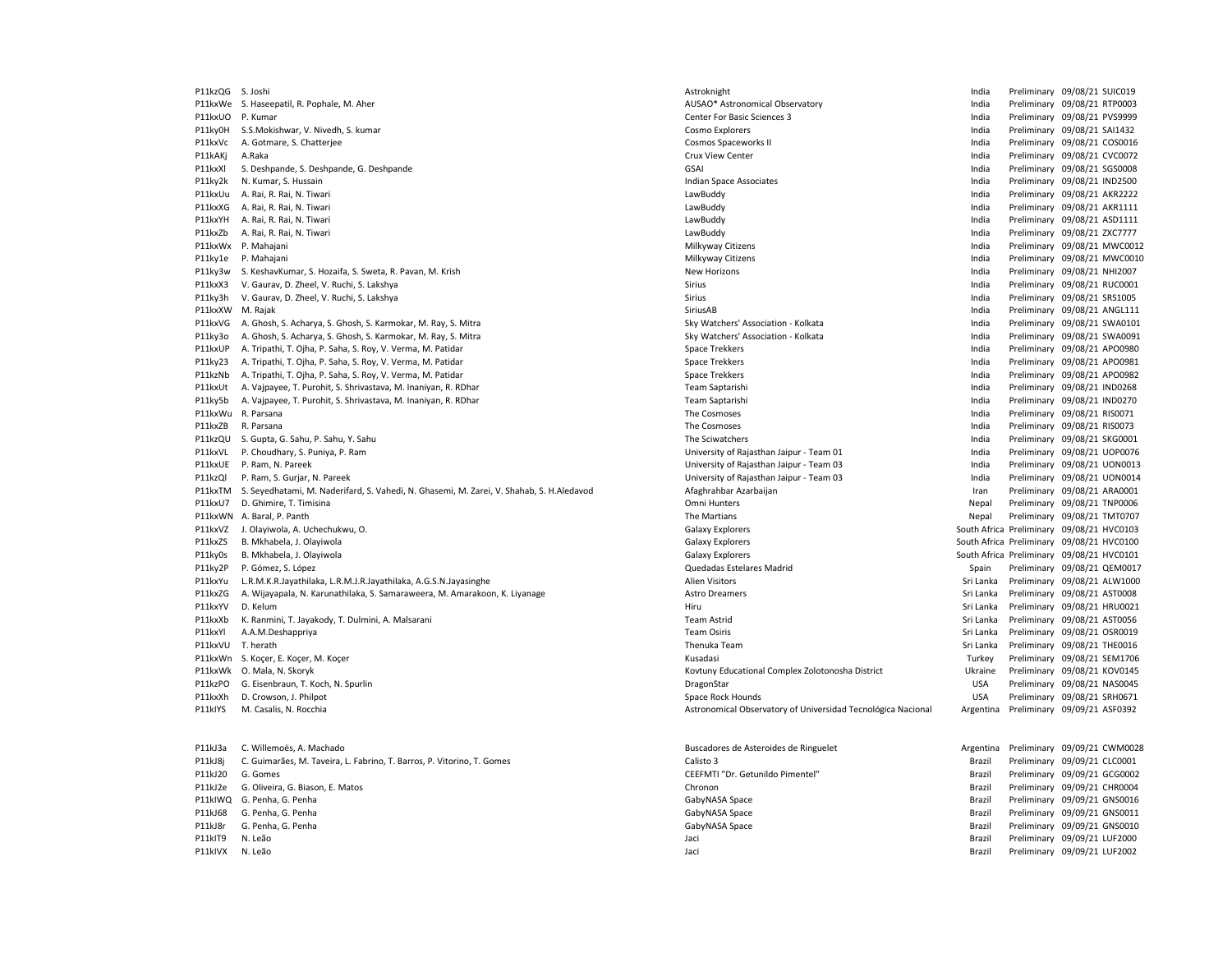P11kJ3N N. Leão Jaci Brazil Preliminary 09/09/21 LUF2003 P11kJ5j T. Paladini entropolitik and the material material material material distributions of the material preliminary 09/09/21 THP0002 P11kKFn T. Paladini **Marchi Marchi Marchi Marchi Marchi Marchi Marchi Marchi Marchi Arabi Preliminary 09/09/21 THP0002** P11kIYn S. Xiong, C. Jin, X. Fu China Preliminary 09/09/21 XJR0031 P11kJ3c S. Xiong, X. Fu China Preliminary 09/09/21 XJR0028<br>P11kJ54 S. Xiong, C. Jin, X. Fu China Preliminary 09/09/21 XJR0029 P11kJ54 S. Xiong, C. Jin, X. Fu China Preliminary Post and Association of Offer China Preliminary Post and Association of Offer China P11kKDK S. Xiong, C. Jin, X. Fu **Amateur-astronomy Post and Association of Offer** China Preliminary 09/09/21 XJR0030 P11kKG5 S. Xiong, X. Fu China Preliminary 09/09/21 XJR0027 P11kJ2A E.Barrero, L.Cardozo, G.Martinez, N.Lugo, J.Henao, N.Molina, S.Moreno, J.Murcia, S.Rodriguez, A.Ospina Orbitamautas Cheminas Colombia Preliminary 09/09/21 OTM0019 P11kJ6D Y. Ögmen, S. Sadisönmez Astro Cypriots Cyprus Preliminary 09/09/21 ACY0028 P11kJ9N Y. Ögmen, S. Sadisönmez Astro Cypriots Cyprus Preliminary 09/09/21 ACY0026 P11kJfe Y. Ögmen, S. Sadisönmez Astro Cypriots Cyprus Preliminary 09/09/21 ACY0025 P21kJ1g A. Tripathi, P.Jain, M.Dubey, P. Prusty, Y. Chauhan, S. Siyad Asteroid Surfers Asteroid Surfers Surfers India Preliminary 09/09/21 SAN0005 P11kJan P. Malhotra, C. Verma **Astro Sages** Astro Sages Astro Sages Astro Sages Astro Sages Astro Sages and the Preliminary 09/09/21 AST0001 P11kJ8w Parth, Sachin, Sakshi Sakshi Astro Seeker Astro Seeker Seeker Astro Seeker Seeker Preliminary 09/09/21 PSS0002 P11kJd5 S. Haseepatil, R. Pophale, M. Aher AUSAO\* Astronomical Observatory India Preliminary 09/09/21 SHP0002 P11kIUI P. Kumar Maria 2010 | Center For Basic Sciences Center For Basic Sciences 3 Center For Basic Sciences 3 Center For Basic Sciences 3 India Preliminary 09/09/21 PNN9999 P11kJ7d A.Raka Crux View Center India Preliminary 09/09/21 CVC0087 P11kJ8z A.Raka **Crux View Center** Crux View Center Crux View Center Crux View Center Crux View Commercial Development of the Preliminary 09/09/21 CVC0084 P11kJgT A.Raka Crux View Center India Preliminary 09/09/21 CVC0082 P11kKJO A.Raka Crux View Center India Preliminary 09/09/21 CVC0083 P11kJ6e A. Sarangi Gladiators India Preliminary 09/09/21 RS0028 P11kIV0 P. Mahajani **Participal and Preliminary 09/09/21 MWC0013** Milkyway Citizens Milkyway Citizens **Preliminary 09/09/21 MWC0013** P11kJ29 P. Mahajani 20/09/21 MWC0015 Nilkyway Citizens Milkyway Citizens Milkyway Citizens and the media Preliminary 09/09/21 MWC0015 P11kJ3q P. Mahajani 29/09/21 MWC0014 Nikyway Citizens Milkyway Citizens Nikyway Citizens india Preliminary 09/09/21 MWC0014 P11kKET S. KeshavKumar, S. Hozaifa, S. Sweta, R. Pavan, M. Krish New Horizons New Horizons New Horizons New Horizons New Horizons New Horizons New Horizons New Horizons New Horizons New Horizons New Horizons New Horizons N P11kJ21 J. Ghosh Rural Asteroid Hunters India Preliminary 09/09/21 JPA1313 P11kIY3 M. Rajak Philippinary 09/09/21 ANGL666 P11kIY3 M. Rajak SiriusAB India Preliminary 09/09/21 ANGL666 P1<br>P11kIWt A. Ghosh. S. Acharva. S. Ghosh. S. Karmokar. M. Rav. S. Mitra Philippinary O. Sky Watchers' Association P11kIWt A. Ghosh, S. Acharya, S. Ghosh, S. Karmokar, M. Ray, S. Mitra Sky Watchers' Association - Kolkata India Preliminary 09/09/21 SWA0116 P11kIXz A. Ghosh, S. Acharya, S. Ghosh, S. Karmokar, M. Ray, S. Mitra Sky Watchers' Association - Kolkata India Preliminary 09/09/21 SWA0092 P11kIYQ A. Ghosh, S. Acharya, S. Ghosh, S. Karmokar, M. Ray, S. Mitra Sky Watchers' Association - Kolkata India Preliminary 09/09/21 SWA0102 P11kJ7Y A. Ghosh, S. Acharya, S. Ghosh, S. Karmokar, M. Ray, S. Mitra Sky Watchers' Association - Kolkata India Preliminary 09/09/21 SWA0096 P11kKCA A. Ghosh, S. Acharya, S. Ghosh, S. Karmokar, M. Ray, S. Mitra Sky Watchers' Association - Kolkata India Preliminary 09/09/21 SWA0100 P11kJcp A. Tripathi, T. Ojha, P. Saha, S. Roy, V. Verma, M. Patidar Space Trekkers India Preliminary 09/09/21 TIT0013 P11kKlx A. Tripathi, T. Ojha, P. Saha, S. Roy, V. Verma, M. Patidar Space Trekkers Space Trekkers India Preliminary 09/09/21 Preliminary 09/09/21 Preliminary 09/09/2009 P11kIXK R. Parsana **Participal Constant Constant Constant Constant Constant Constant Constant Constant Constant Constant Constant Constant Preliminary 09/09/21 RISO068** P11kKD1 R. Parsana **The Cosmoses Computer Computer Computer Computer Computer Computer Computer Computer Computer Computer Computer Computer Computer Computer Computer Computer Computer Computer Computer Computer Computer** P11kJ1q S. Gupta, G. Sahu, P. Sahu, Y. Sahu The Sciwatchers India Preliminary 09/09/21 GPS0002 P11kJex S. Gupta, G. Sahu, P. Sahu, Y. Sahu N. Sahu The Sciwatchers The Sciwatchers Company of the Sciwatchers Company of the Sciwatchers and the Sciwatchers of the Sciwatchers and the Sciwatchers and the Sciwatchers of th P11kJbr G. Choudhary, P. Ram, J. Dadhich, D. Giri University of Rajasthan Jaipur - Team 02 India Preliminary 09/09/21 UOG0016 P11kIXe P. Ram, S. Gurjar, N. Pareek University of Rajasthan Jaipur - Team 03 India Preliminary 09/09/21 UON0020 P11kJ6A P. Ram, N. Pareek University of Rajasthan Jaipur - Team 03 India Preliminary 09/09/21 UON0024 P11kKGl P. Ram, N. Pareek University of Rajasthan Jaipur - Team 03 India Preliminary 09/09/21 UON0026 P11kKI0 P. Ram, N. Pareek University of Rajasthan Jaipur - Team 03 India Preliminary 09/09/21 UON0027 P11kJe8 B. Kasthurirai, Vaibhav.B.Kamalakannan, V. Thakare, S. Sinha Vannes Vaibhav Asteroid Streetoid SE Nash Vaibhav Asteroid SE Vaibhav Asteroid SE Nash and Preliminary 09/09/21 VAS0031 P11kJ5a S. Seyedhatami, M. Naderifard, S. Vahedi, N. Ghasemi, M. Zarei, V. Shahab, S. H.Aledavod Afaghrahbar Azarbaijan Iran Preliminary 09/09/21 ARA0008 P11kJ9k S. Seyedhatami, M. Naderifard, S. Vahedi, N. Ghasemi, M. Zarei, V. Shahab, S. H.Aledavod Afaghrahbar Azarbaijan Iran Preliminary 09/09/21 ARA0005 P11kJdx S. Seyedhatami, M. Naderifard, S. Vahedi, N. Ghasemi, M. Zarei, V. Shahab, S. H.Aledavod Afaghrahbar Azarbaijan Iran Preliminary 09/09/21 ARA0007 P11kKHu S. Seyedhatami, M. Naderifard, S. Vahedi, N. Ghasemi, M. Zarei, V. Shahab, S. H.Aledavod Afaghrahbar Azarbaijan Iran Preliminary 09/09/21 ARA0004 P11kJeY S. Vahedi, Z. DolatiRayeny, M. ShareefzadehKermany, B. Salehi, S. Baluchi Event Horizon 2 Iran Preliminary 09/09/21 EHZ2047 P11kJ7Z A. Baral, P. Panth 2019/21 TMT7777 CHA and David Changes and The Martians Nepal Preliminary 09/09/21 TMT7777 P11kIXx J. Faniyi, D. Oseni, J. Nnaji Astrojet Nigeria Preliminary 09/09/21 ASJ0020 P11kJ4E B. Mkhabela, B.Thomo, L. Ndimande, S.Masimula, B.Nkosi, P. Ayivi Galaxy Explorers South Africa Preliminary 09/09/21 HVC0051 P11kJ1i A. Wijayapala, N. Karunathilaka, S. Samaraweera, M. Amarakoon, K. Liyanage Astro Dreamers Astro Dreamers Communication and the Sri Lanka Preliminary 09/09/21 AST0011 P11kJd3 A. Wijayapala, N. Karunathilaka, S. Samaraweera, M. Amarakoon, K. Liyanage Astro Dreamers Astro Dreamers Communication and Sri Lanka Preliminary 09/09/21 AST0010 P11kJ7K P. Hansaka Astro SPH Sri Lanka Preliminary 09/09/21 SPH0062 P11kIXl R.Akithma IOAS Team B Sri Lanka Preliminary 09/09/21 IAS6607 P11kJ8v D.Thiloka, K.Ellepola, R.Fernando, S.Manawadu, R.Akithma IOAS Team B Sri Lanka Preliminary 09/09/21 IAS6604 P11kJ8e Didula, Avodya, Aruth, Tenara, Anuththara International International Company of the Sri Lanka Preliminary 09/09/21 IAS6723 P11kIZq N. Niwarthana, N. Nethmini **Nimes and State and Team Drakayz** Team Drakayz Sri Lanka Preliminary 09/09/21 TDN0492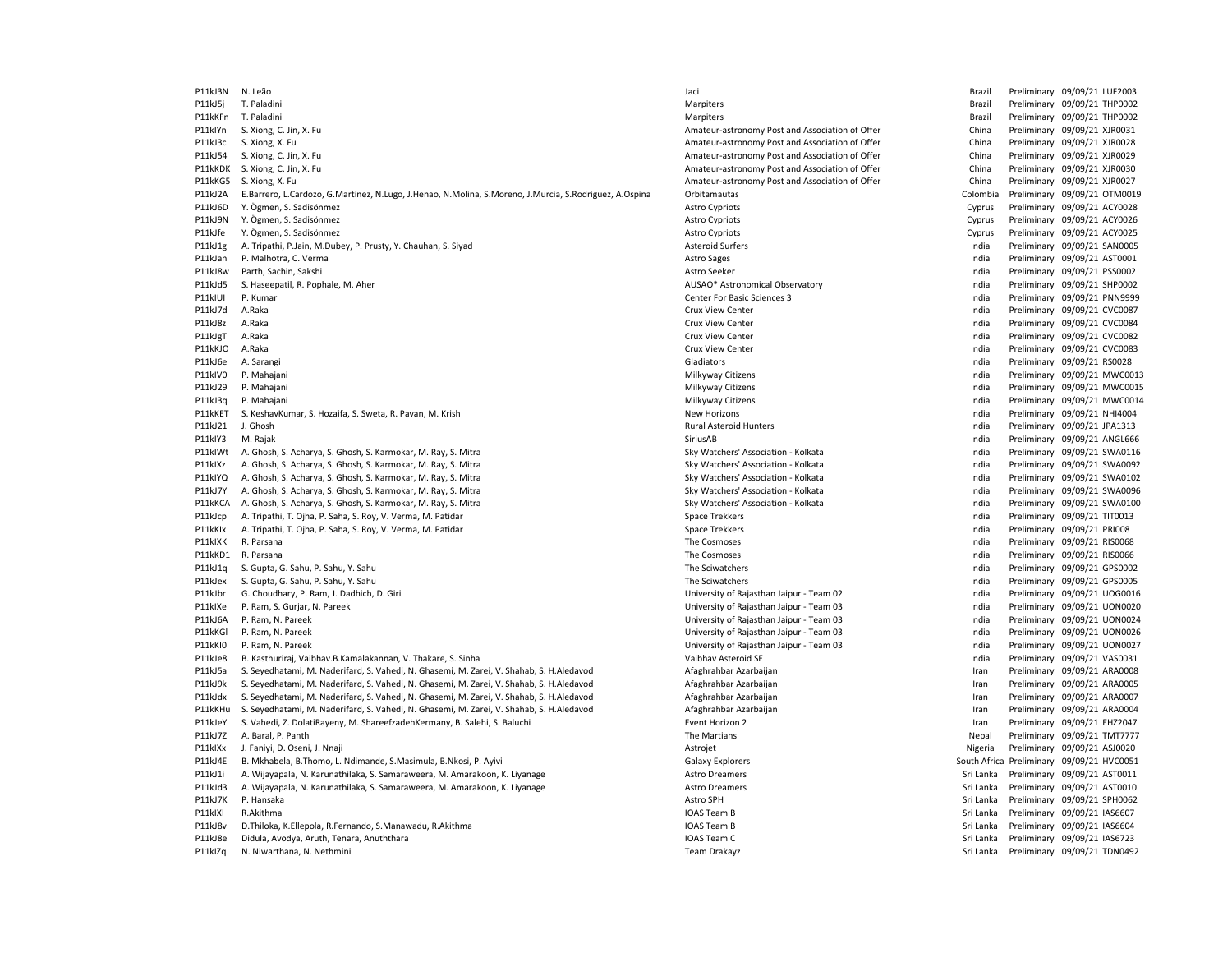| P11kJb0 | N. Niwarthana, N. Nethmini                                                               | Team Drakayz                                                 | Sri Lanka  | Preliminary 09/09/21 TDN0496 |
|---------|------------------------------------------------------------------------------------------|--------------------------------------------------------------|------------|------------------------------|
| P11kIXh | T. herath                                                                                | Thenuka Team                                                 | Sri Lanka  | Preliminary 09/09/21 THE0018 |
| P11kIYL | T. herath                                                                                | Thenuka Team                                                 | Sri Lanka  | Preliminary 09/09/21 THE0017 |
| P11kJ2o | S. Koçer, E. Koçer, M. Koçer                                                             | Kusadasi                                                     | Turkey     | Preliminary 09/09/21 SEM1707 |
| P11kIZv | O. Mala, N. Skoryk                                                                       | Kovtuny Educational Complex Zolotonosha District             | Ukraine    | Preliminary 09/09/21 KOV0148 |
| P11kJ3i | O. Mala, N. Skoryk                                                                       | Kovtuny Educational Complex Zolotonosha District             | Ukraine    | Preliminary 09/09/21 KOV0149 |
| P11kJ8G | O. Mala, N. Skoryk                                                                       | Kovtuny Educational Complex Zolotonosha District             | Ukraine    | Preliminary 09/09/21 KOV0147 |
| P11kJfS | G. Eisenbraun, T. Koch, N. Spurlin                                                       | DragonStar                                                   | <b>USA</b> | Preliminary 09/09/21 NAS0047 |
|         |                                                                                          |                                                              | <b>USA</b> | Preliminary 09/09/21 BY918A  |
| P11kJ4w | M. Hotka, V.Grossi, B. Young                                                             | Route 66 Rocks                                               | <b>USA</b> | Preliminary 09/09/21 SRH0674 |
| P11kKIM | D. Crowson, J. Philpot                                                                   | Space Rock Hounds                                            |            |                              |
| P11kQe7 | M. Casalis, N. Rocchia, H. Madonna, E. Benvenuto                                         | Astronomical Observatory of Universidad Tecnológica Nacional | Argentina  | Preliminary 09/10/21 ASF0399 |
|         | P11kQmg T. Caldeira, M. Martins, F. Carmo, E. Jequecene                                  | CASM                                                         | Brazil     | Preliminary 09/10/21 EDJ0257 |
|         | P11kQTe T. Caldeira, M. Martins, F. Carmo, E. Jequecene                                  | CASM                                                         | Brazil     | Preliminary 09/10/21 TAC0248 |
| P11kQgc | M.                                                                                       | CEEFMTI "Dr. Getunildo Pimentel"                             | Brazil     | Preliminary 09/10/21 MBA003  |
| P11kQTa | M.                                                                                       | CEEFMTI "Dr. Getunildo Pimentel"                             | Brazil     | Preliminary 09/10/21 MBA001  |
| P11kQV3 | M.                                                                                       | CEEFMTI "Dr. Getunildo Pimentel"                             | Brazil     | Preliminary 09/10/21 MBA001  |
| P11kQl2 | G. Oliveira, G. Biason, E. Matos                                                         | Chronon                                                      | Brazil     | Preliminary 09/10/21 CHR0006 |
| P11kQhy | G. Penha, G. Penha                                                                       | GabyNASA Space                                               | Brazil     | Preliminary 09/10/21 GNS0008 |
| P11kQTO | N. Leão                                                                                  | Jaci                                                         | Brazil     | Preliminary 09/10/21 LUF1999 |
| P11kQhA | T. Paladini                                                                              | Marpiters                                                    | Brazil     | Preliminary 09/10/21 THP0001 |
| P11kQci | N. Monteiro, L. Vieira                                                                   | SOH                                                          | Brazil     | Preliminary 09/10/21 NMM0001 |
| P11kQhS | N. Monteiro, L. Vieira                                                                   | SOH                                                          | Brazil     | Preliminary 09/10/21 NMM0001 |
| P11kQcb | J. Silva                                                                                 | <b>UFRN Potiguara</b>                                        | Brazil     | Preliminary 09/10/21 POT0004 |
| P11kQeF | Y. Ögmen, A. Kazma                                                                       | <b>Astro Cypriots</b>                                        | Cyprus     | Preliminary 09/10/21 ACY0020 |
| P11kQhF | M. Khuranna, j. kaur, R. Goyal                                                           | Aakash Ganga                                                 | India      | Preliminary 09/10/21 MJR015  |
| P11kQji | M. Khuranna, j. kaur, R. Goyal                                                           | Aakash Ganga                                                 | India      | Preliminary 09/10/21 MJR016  |
| P11kQTn | P. Malhotra, C. Verma                                                                    | <b>Astro Sages</b>                                           | India      | Preliminary 09/10/21 AST0001 |
| P11kQct | Parth, Sachin, Sakshi                                                                    | Astro Seeker                                                 | India      | Preliminary 09/10/21 PSS0004 |
|         |                                                                                          |                                                              |            |                              |
| P11kQjo | S. Joshi                                                                                 | Astroknight                                                  | India      | Preliminary 09/10/21 SUIC022 |
| P11kQeX | P. Kumar                                                                                 | Center For Basic Sciences 3                                  | India      | Preliminary 09/10/21 PAA9999 |
| P11kQfh | S.S.Mokishwar, V. Nivedh, S. kumar                                                       | Cosmo Explorers                                              | India      | Preliminary 09/10/21 COS0010 |
| P11kQI6 | A. Gotmare, S. Chatterjee                                                                | Cosmos Spaceworks II                                         | India      | Preliminary 09/10/21 COS0022 |
| P11kOfI | S. Deshpande, S. Deshpande, G. Deshpande                                                 | GSAI                                                         | India      | Preliminary 09/10/21 SGS0010 |
| P11kQiP | N. Kumar, S. Hussain                                                                     | Indian Space Associates                                      | India      | Preliminary 09/10/21 IND2630 |
| P11kSoY | A. Rai, R. Rai, N. Tiwari                                                                | LawBuddy                                                     | India      | Preliminary 09/10/21 KLM8888 |
| P11kSqi | A. Rai, R. Rai, N. Tiwari                                                                | LawBuddy                                                     | India      | Preliminary 09/10/21 AKR1234 |
| P11kQgC | S. NSugumar, D. Mitali, A. Rohan, S. Gouthamei                                           | Mars India Observatory                                       | India      | Preliminary 09/10/21 MIO0392 |
| P11kQed | S. KeshavKumar, S. Hozaifa, S. Sweta, R. Pavan, M. Krish                                 | <b>New Horizons</b>                                          | India      | Preliminary 09/10/21 NHI5005 |
| P11kQez | J. Ghosh                                                                                 | <b>Rural Asteroid Hunters</b>                                | India      | Preliminary 09/10/21 JPA0023 |
| P11kQiA | J. Ghosh                                                                                 | <b>Rural Asteroid Hunters</b>                                | India      | Preliminary 09/10/21 JPA0022 |
| P11kQgV | V. Gaurav, D. Zheel, V. Ruchi, S. Lakshya                                                | Sirius                                                       | India      | Preliminary 09/10/21 SRS1006 |
| P11kQjL | A. Kumar, T. Yadav                                                                       | Sky Watchers                                                 | India      | Preliminary 09/10/21 SKW0008 |
| P11kQcq | A. Ghosh, S. Acharya, S. Ghosh, S. Karmokar, M. Ray, S. Mitra                            | Sky Watchers' Association - Kolkata                          | India      | Preliminary 09/10/21 SWA0099 |
| P11kQfG | A. Ghosh, S. Acharya, S. Ghosh, S. Karmokar, M. Ray, S. Mitra                            | Sky Watchers' Association - Kolkata                          | India      | Preliminary 09/10/21 SWA0087 |
| P11kQjt | A. Ghosh, S. Acharya, S. Ghosh, S. Karmokar, M. Ray, S. Mitra                            | Sky Watchers' Association - Kolkata                          | India      | Preliminary 09/10/21 SWA0098 |
| P11kQIM | A. Tripathi, T. Ojha, P. Saha, S. Roy, V. Verma, M. Patidar                              | Space Trekkers                                               | India      | Preliminary 09/10/21 APO0977 |
| P11kSpE | A. Tripathi, T. Ojha, P. Saha, S. Roy, V. Verma, M. Patidar                              | Space Trekkers                                               | India      | Preliminary 09/10/21 APO0974 |
| P11kSoO | R. Parsana                                                                               | The Cosmoses                                                 | India      | Preliminary 09/10/21 RIS0061 |
| P11kQiN | P. Choudhary, S. Puniya, P. Ram                                                          | University of Rajasthan Jaipur - Team 01                     | India      | Preliminary 09/10/21 UOP0081 |
| P11kQiu | P. Ram, N. Pareek                                                                        | University of Rajasthan Jaipur - Team 03                     | India      | Preliminary 09/10/21 UON0036 |
| P11kQh7 | B. Kasthuriraj, Vaibhav.B.Kamalakannan, V. Thakare, S. Sinha                             | Vaibhav Asteroid SE                                          | India      | Preliminary 09/10/21 VAS0034 |
| P11kQbU | S. Seyedhatami, M. Naderifard, S. Vahedi, N. Ghasemi, M. Zarei, V. Shahab, S. H.Aledavod | Afaghrahbar Azarbaijan                                       | Iran       | Preliminary 09/10/21 ARA0005 |
|         |                                                                                          | Event Horizon 1                                              |            | Preliminary 09/10/21 EHZ1157 |
| P11kQgo | S. Vahedi, N. Mardani, P. Lotfi, M. ZareianJahromi, S. Jafarpour                         |                                                              | Iran       |                              |
| P11kQfB | D. Machichi, A. Reyes, R. Aparicio, M. Uriarte, G. Cruz                                  | Glaretum                                                     | Mexico     | Preliminary 09/10/21 GLA0004 |
| P11kQfJ | D. Machichi, A. Reyes, R. Aparicio, M. Uriarte, G. Cruz                                  | Glaretum                                                     | Mexico     | Preliminary 09/10/21 GLA0003 |
| P11kQIJ | A. Baral, P. Panth                                                                       | The Martians                                                 | Nepal      | Preliminary 09/10/21 TMT0111 |
| P11kQeY | B. Stanciu, C. Suciu, I. Dinev, A. Perrotta                                              | Astroclubul Bucuresti                                        | Romania    | Preliminary 09/10/21 ASB0016 |
| P11kQkJ | B. Stanciu, C. Suciu, I. Dinev, M. Caraclischi                                           | Astroclubul Bucuresti                                        | Romania    | Preliminary 09/10/21 ASB0015 |